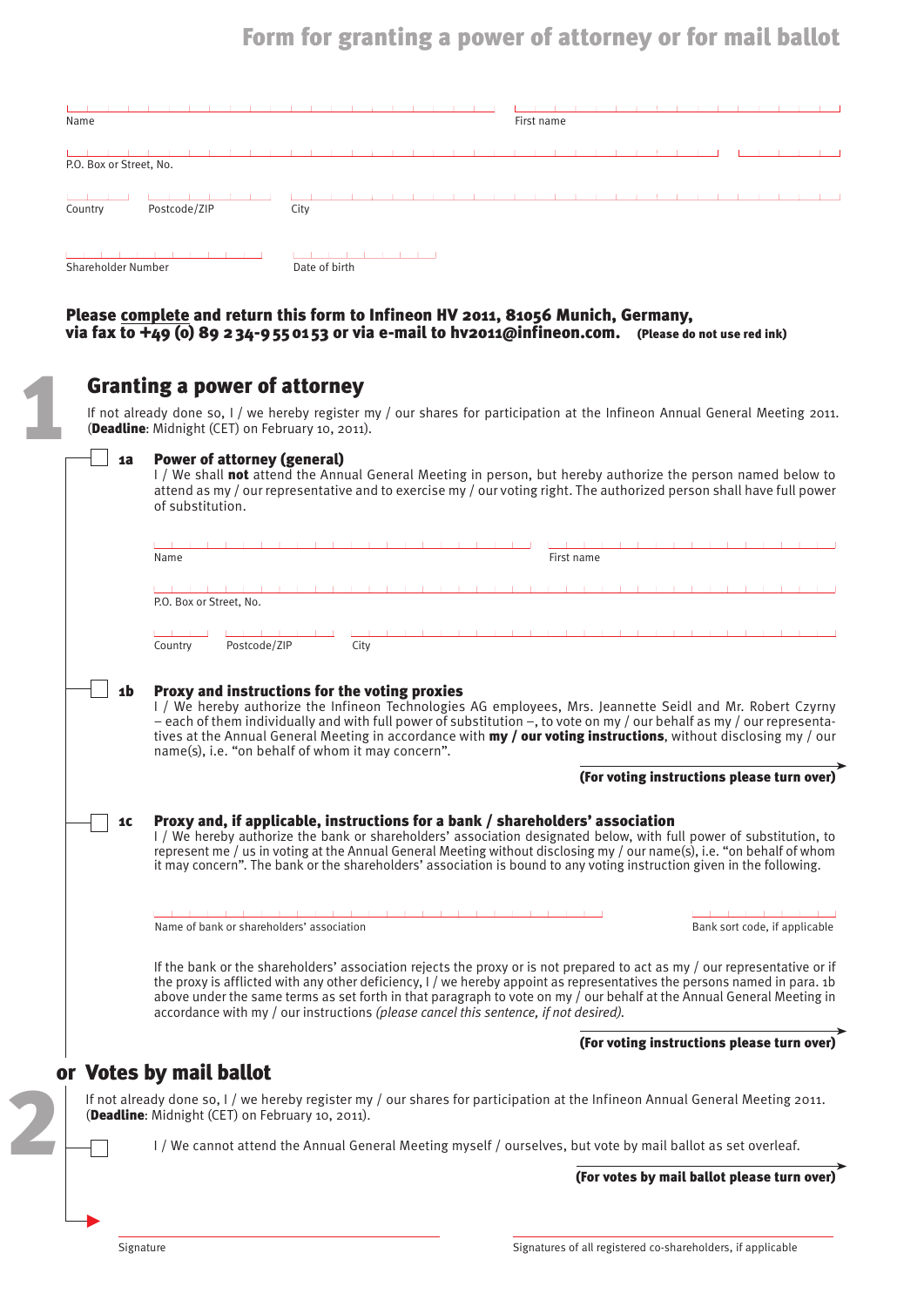## Votes / Voting instructions

 $\mathbf{L}$ 

If you have ticked the mail ballot option overleaf (item 2), please use this form to cast your votes. If, overleaf, you have granted power of attorney to employee proxies appointed by Infineon Technologies AG, or to a bank or a shareholders' association (item 1b or 1c), please use this form to issue any voting instructions to the authorized person(s).

If there are separate votes on individual subjects within one agenda item, a vote cast by mail ballot or a voting instruction given for this agenda item shall apply accordingly for each individual subject.

 $\mathbb{R}^n$ Votes / Voting instructions **for** all the board proposals unless individual votes or voting instructions are issued below.

Votes / Voting instructions **against** all the board proposals unless individual votes or voting instructions are issued below.

|    |                                                     | (Please check boxes like so $[X]$ ; do not use red ink) |                                  |            |
|----|-----------------------------------------------------|---------------------------------------------------------|----------------------------------|------------|
|    | Individual voting instructions for the agenda items | For board<br>proposal                                   | <b>Against board</b><br>proposal | Abstention |
| 2. | <b>Allocation of net income</b>                     |                                                         |                                  |            |
|    |                                                     |                                                         |                                  |            |
| 3. | Approval of the acts of the Management Board        |                                                         |                                  |            |
|    | All members of the Management Board $1) - 4$ )      |                                                         |                                  |            |
|    | Peter Bauer<br>1)                                   |                                                         |                                  |            |
|    | Prof. Dr. Hermann Eul<br>2)                         |                                                         |                                  |            |
|    | Dr. Reinhard Ploss<br>3)                            |                                                         |                                  |            |
|    | Dr. Marco Schröter<br>4)                            |                                                         |                                  |            |
|    | Approval of the acts of the Supervisory Board       |                                                         |                                  |            |
| 4. | All members of the Supervisory Board $1) - 18$      |                                                         |                                  |            |
|    | Prof. Dr.-Ing. Dr.-Ing. E.h. Klaus Wucherer<br>1)   |                                                         |                                  |            |
|    | Wigand Cramer<br>2)                                 |                                                         |                                  |            |
|    | Alfred Eibl<br>3)                                   |                                                         |                                  |            |
|    | Peter Gruber<br>4)                                  |                                                         |                                  |            |
|    | Gerhard Hobbach<br>5)                               |                                                         |                                  |            |
|    | Hans-Ulrich Holdenried<br>6)                        |                                                         |                                  |            |
|    | Max Dietrich Kley<br>7)                             |                                                         |                                  |            |
|    | Prof. Dr. Renate Köcher<br>8)                       |                                                         |                                  |            |
|    | Dr. Siegfried Luther<br>9)                          |                                                         |                                  |            |
|    | 10) Dr. Manfred Puffer                              |                                                         |                                  |            |
|    | 11) Gerd Schmidt                                    |                                                         |                                  |            |
|    | 12) Prof. Dr. Doris Schmitt-Landsiedel              |                                                         |                                  |            |
|    | 13) Jürgen Scholz                                   |                                                         |                                  |            |
|    | 14) Horst Schuler                                   |                                                         |                                  |            |
|    | 15) Kerstin Schulzendorf                            |                                                         |                                  |            |
|    | 16) Dr. Eckart Sünner                               |                                                         |                                  |            |
|    |                                                     |                                                         |                                  |            |
|    | 17) Alexander Trüby                                 |                                                         |                                  |            |
|    | 18) Arnaud de Weert                                 |                                                         |                                  |            |